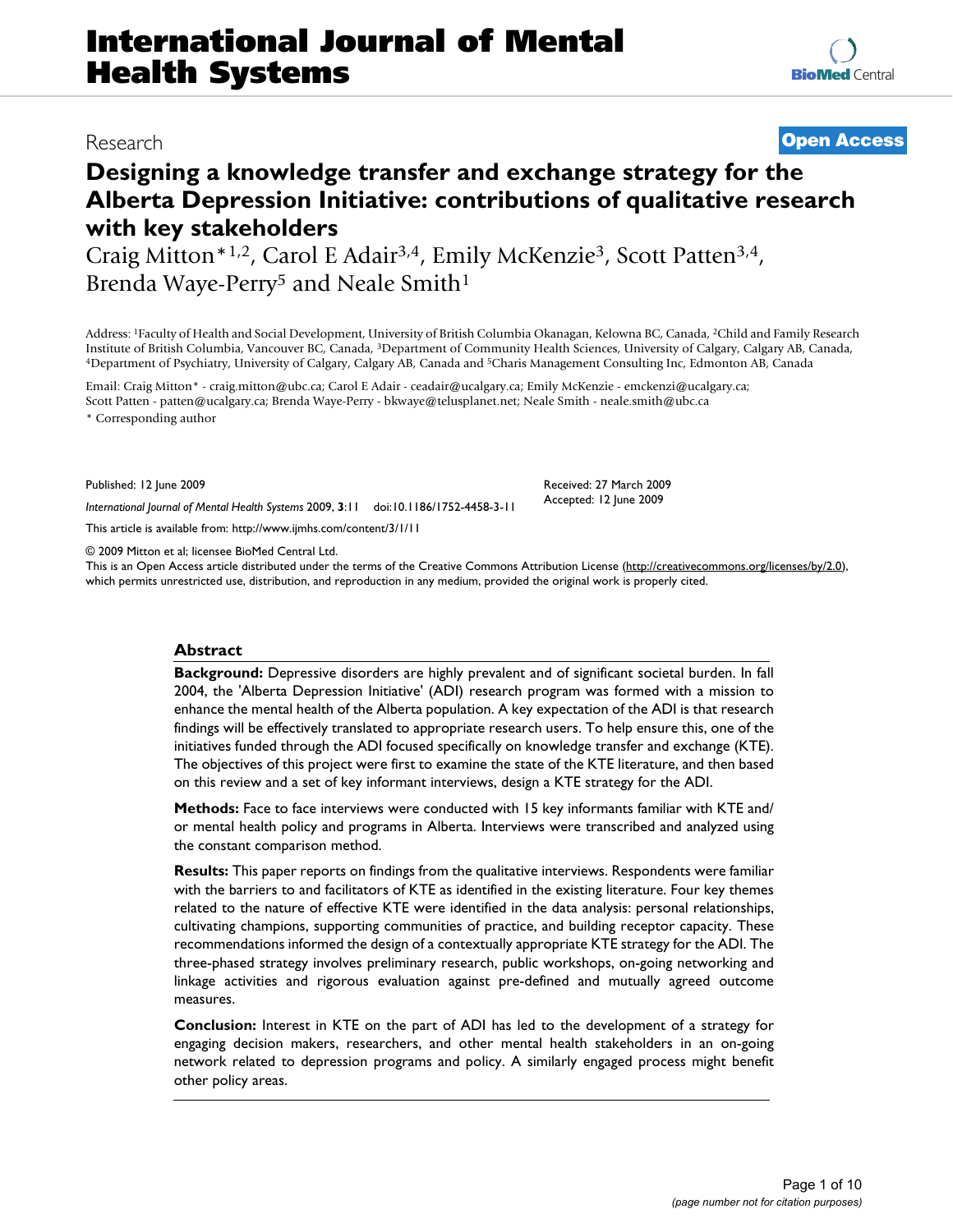#### **Background**

Depressive disorders pose a significant challenge to population health. According to the Global Burden of Disease Project, major depression is the fourth leading contributor to disease burden on a global basis, ranking second in developed countries like Canada [1]. In response to this challenge, the Alberta Depression Initiative (ADI) was launched in the fall of 2004. The mission of the ADI is to enhance the mental health of the Alberta population through research directed against depression. The ADI holds that progress against depression does not depend principally on new genetic or pharmacological discoveries, but rather on ensuring that the benefits of existing knowledge are maximized in the population [2]. In other words, much research evidence on effective care and management already exists and has been extensively confirmed or validated, but has not been fully absorbed into either policy or practice.

Three projects were initially funded by the ADI in 2005/ 06: 1. a survey of the frequency of depression and associated treatment uptake in Alberta [3]; 2. an investigation of the effects of a depression screening and management protocol for patients with multiple sclerosis in an outpatient clinic population; and 3. a study examining a pharmacist-based intervention to improve patient adherence to antidepressants. In addition, noting a substantial investment of resources by the ADI and challenges observed in translating knowledge into practice, the ADI Project Council felt that translation of results needed to have its own independent research focus. For this reason, a fourth project – reported here – that focused specifically on researching knowledge transfer and exchange (KTE) strategies for the core projects was also funded. KTE refers here to an interactive process involving the exchange of knowledge between research users and researcher producers [4]. The relevance of KTE has grown in recent years as funders demand greater impact for research dollars, researchers seek to have their findings impact decision making directly, and decision makers desire greater defensibility and accountability in making difficult decisions in complex environments.

The objective of the KTE project was to examine the state of the KTE literature and conduct a series of key informant interviews in order to design a KTE strategy for the ADI projects. Findings from the literature synthesis are reported elsewhere [5]. In this paper we outline how the views expressed through the interviews directly informed the design of the KTE strategy. Our informants demonstrate themselves to be highly knowledgeable of KTE as it is described in the existing literature. Their recommendations and the proposed KTE strategy draw upon both this general knowledge and the interviewees' contextually specific understanding of the ADI and the status of mental health policy and programming in Alberta.

In the next section, we describe the research methods. Following this, we describe the stakeholder-recommended features of a KTE strategy for the ADI, as derived from qualitative analysis of the interview transcripts. In the subsequent section, we describe the proposed KTE strategy, noting how it incorporates the respondents' advice. We then reflect upon this strategy and the stakeholders' views in light of the existing literature.

#### **Methods**

The Investigative Team, drawing on its own knowledge and contacts, developed a list of 53 potential informants representing various levels of the health system (e.g. Alberta Health and Wellness, the Alberta Mental Health Board, Regional Health Authorities, community agencies, researchers, research funders and practitioners; consumer groups however were not included at this stage). The intent was to identify a heterogeneous sample of experiential experts from a wide range of backgrounds and interests [6].

All informants were invited to participate by mail. Initial letters were followed by a reminder letter to non-respondents two weeks later. We were able to arrange 15 one-onone interviews with researchers, decision makers and clinicians whose interests and/or responsibilities were related to KTE generally and/or depression specifically. All but two informants were from Alberta. One-on-one semistructured interviews were then conducted with each informant, covering respondents' understanding of and experiences with KTE, and specifically KTE in relation to depression in Alberta. Despite a less than desired participation rate (28%), the 15 informants represented a broad cross-section of stakeholders in the health system. They included five policy makers or administrators, three clinicians, three research funders, two academic researchers and two representatives of community agencies or health profession groups.

The interviews were held between September and December 2006, were audio-taped, transcribed verbatim and imported into N\*Vivo, a qualitative analysis software package, for coding and analysis. The data were coded inductively with a coding scheme developed through analytic constant comparison [7]. The first step involved labeling 'free nodes', which are basic, not yet categorized themes. Development at the level of free nodes was followed by organization into 'tree nodes', tree structures of category and subcategory. N\*Vivo expedited the process of categorization into relationships and themes.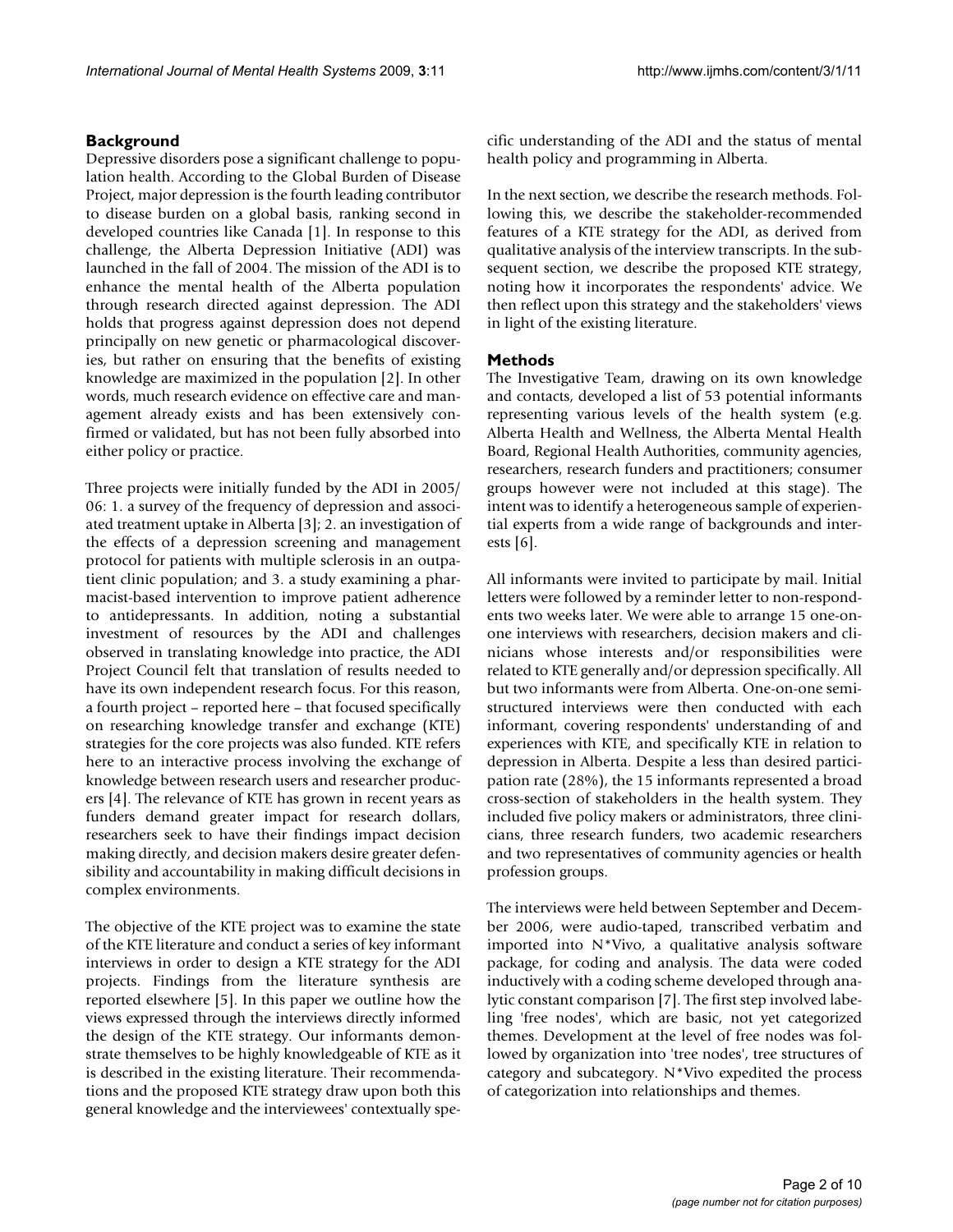The Behavioral Research Ethics Board at the University of British Columbia and the Conjoint Health Research Ethics Board at the University of Calgary approved the study.

# **Results**

# *Informants' perspectives on KTE*

The respondents were asked to speak about their own definition and overall understanding of the concept of KTE, their past experiences (if any) in doing KTE, and to identify barriers to and facilitators of successful KTE (see Appendix 1). Generally, respondents were conversant with key issues in the KTE field and they identified in their own words barriers commonly seen in the literature (see Table 1). Since barriers are already extensively described elsewhere, we do not devote further effort here to analyzing this data. Respondents were also asked to provide details of what a KTE strategy for the ADI might look like. We report their comments in four themes, which arise from our qualitative analysis of the interview transcripts: personal relationships, cultivating champions, supporting communities of practice, and building receptor capacity.

# *(A) Effective KTE occurs with the development of personal relationships*

Informants argued that effective KTE is built upon longterm, personal relationships between decision makers and researchers. On-going interaction allows both groups to gain better understanding of each others' worlds, and the pattern of incentives and constraints which each face. This can also help ensure that the research questions which are generated and funded are informed by practice needs and can generate results which potentially speak to the matters of greatest concern to the health sector. It is policy maker involvement that enhances the opportunity for effective consideration of policy issues, political limitations, and practical realities.

" [What] is necessary is to have a continual interactive dialogue between the policy maker and the researcher about the question that is being raised and being researched, because as the researcher gets into understanding what some of the background is to the particular topic, that brings up new kinds of information that then informs the policy maker" (P1).

"... you have to have some decision maker, some policy maker, some users of health information attached to your group from day one, so they can (a) help you frame the research questions, (b) tell you how these research questions fit into the policy or decision-making environment and why they are important there, and (c) when you've done your research and when the knowledge is ready to sort of disseminate or transfer, they already have a receptor for that dissemination to happen or for that transfer to happen." (P6)

The close engagement and joint decision making advocated in KTE are also principles of participatory research methods. Researchers who work in this vein may find it easier to achieve the relationships conducive to effective KTE. For instance, one of our respondents, a director of a community agency, described generally disappointing experiences with traditional academic research, but was openly enthusiastic when discussing the trusting relationship they had developed with a participatory action researcher.

"More of the work I have done in the last five years has been involved in participatory research where the researcher knows us, knows the Centre, still has some of the distance to be able to do some of their work, but I think some of the distance in traditional research is artificial, and I think it gets in the way of some of the knowledge transfer. So I think the fact that I have colleagues that I work with and trust, and know me... has made a huge difference." (P15)

# *(B) Organizational leadership and champions are needed to push KTE forward*

Some informants suggested that efforts at KTE for the ADI should begin from a thorough mapping of the key players in the mental health arena. "Who are the people in Alberta that are interested in depression – [you] need to come up with an inventory of those" (P1). "You need to know who the actors are here, the organizational actors and the individuals" (P2). "The trick is to make sure you've got a robust inventory of key stakeholders that you can get to very quickly" (P7). Given these comments, respondents presumably believe that no current actor holds such a comprehensive view of the system and its players. Opportunities for linking researchers and decision makers and others, in ways that advance KTE and the use of current research knowledge, might consequently be overlooked. It seems likely to fall to the ADI to undertake such an inventory, though respondents did not suggest exactly how this would be done.

Respondents felt that, from among this group of key players, it would be important to identify the leaders or champions who could help communicate research findings and facilitate KTE. These need not be persons in formal leadership positions.

"When you actually look at what the common denominator is across a whole heterogeneous mix of KTE [pause] a successful KTE initiative, it is very often focused around a single person [pause] who had been charismatic, taken leadership, done championing, so on. So finding those people, identifying champions and leaders for this kind of activity and then being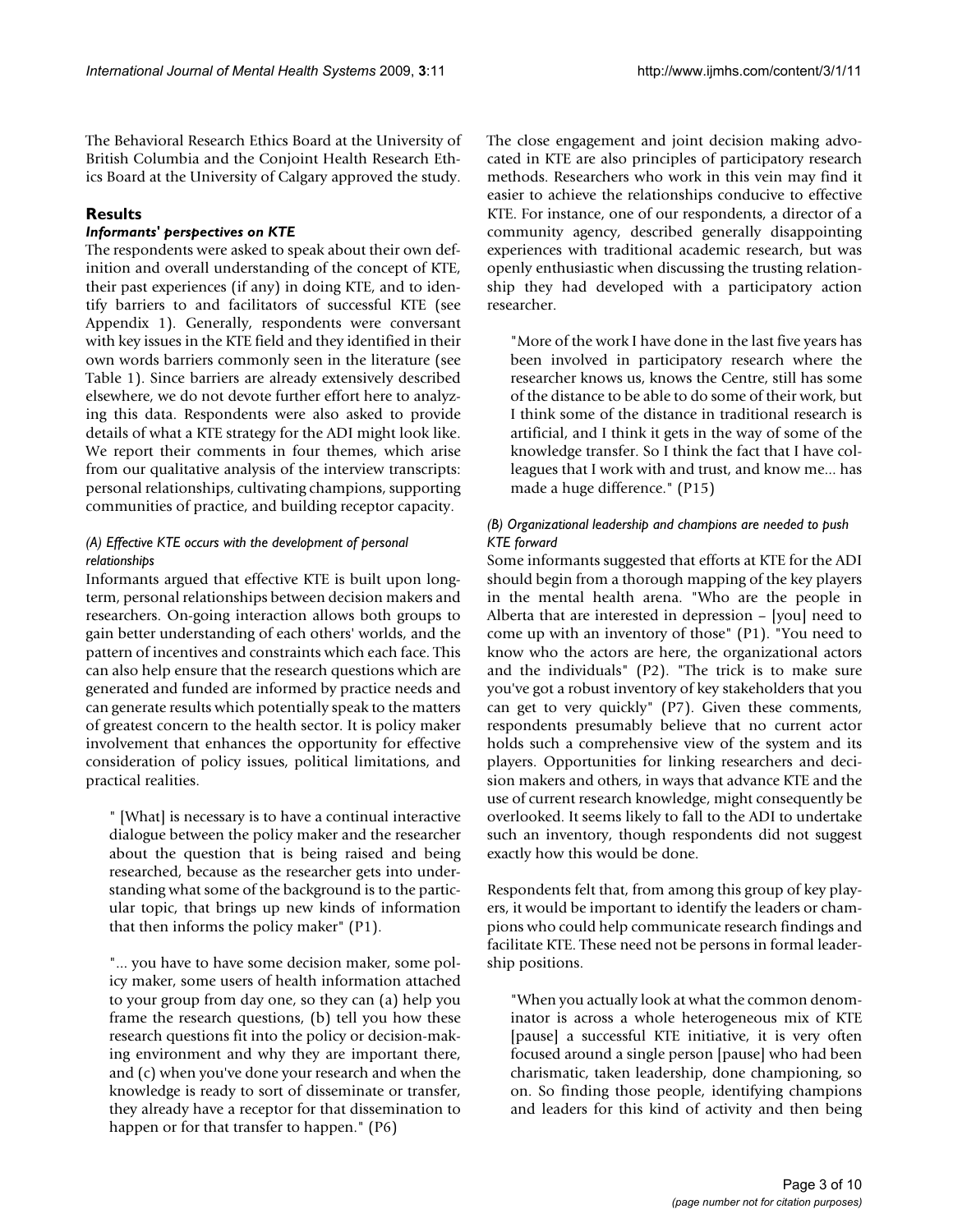#### **Table 1: Barriers to KTE identified in the literature are also cited by ADI key informants**

| Barriers identified in the literature*                                                  | Comments from respondents                                                                                                                                                                                                                                                                                                                                                                                   |
|-----------------------------------------------------------------------------------------|-------------------------------------------------------------------------------------------------------------------------------------------------------------------------------------------------------------------------------------------------------------------------------------------------------------------------------------------------------------------------------------------------------------|
| Individual level<br>Including:                                                          | "I am not sure we have a good system for really gauging relativity of<br>importance and so I am not sure we always put the attention on the<br>things that actually are the most important" (P3)                                                                                                                                                                                                            |
| • Lack of experience and capacity for assessing evidence                                | "There is no doubt [a] barrier is 'we do everything right and I don't<br>know why you're telling me anyway, because I know. Okay!' [laughter]"<br>(P4)                                                                                                                                                                                                                                                      |
| • Mutual mistrust                                                                       | "If the people who are going to enact what is recommended, are not<br>ready to do that, then that individual's work is really moot. It made no<br>change" (P5)                                                                                                                                                                                                                                              |
| • Negative attitude toward change                                                       |                                                                                                                                                                                                                                                                                                                                                                                                             |
| Organizational level<br>Including:                                                      | "Until, I think, it comes from the top  and there's an expectation and<br>there's opportunities and there's people hired to do these things<br>specifically, they just don't truly change significantly" (P5)                                                                                                                                                                                               |
| • Unsupportive culture                                                                  | "a major problem or a barrier is the protection of interests, and these<br>interests are generally protected by individuals who have got a particular<br>professional orientation or they have got an income stake in the way<br>that things are done" (PI)                                                                                                                                                 |
| • Competing interests                                                                   | "you don't get rewarded as a research person for any of these kinds of<br>ongoing exchanges or plain language summaries" (P2)                                                                                                                                                                                                                                                                               |
| • Researcher incentive system<br>• Frequent staff turnover                              |                                                                                                                                                                                                                                                                                                                                                                                                             |
| Related to communication<br>Including:                                                  | "In this day and age, you're inundated with so many different  getting<br>information isn't a problem. Getting information you need is more the<br>problem" (P9)                                                                                                                                                                                                                                            |
| • Poor choice of messenger                                                              | "[A] big barrier for effective knowledge transfer would be use of<br>appropriate language You really have to come up with appropriate<br>language that is customized for the specific audience that you are dealing<br>with" (P1)                                                                                                                                                                           |
| • Information overload                                                                  | "Part of any kind of knowledge transfer is in fact, probably taking a<br>position For effective knowledge transfer up, we need to at least say:<br>'Well, we've got one or two or three options that we're<br>recommending"" (P8)                                                                                                                                                                           |
| • Traditional, academic language                                                        | "Policy makers want to do something but they would like to have some<br>kind of advice on what do you want me to do, not only present me the<br>finding, the statistics, and then say we need more research to be more<br>sure. You must also provide me with some advice, at least in some<br>direction" (P13)                                                                                             |
| • No actionable messages<br>(information on what needs to be done and the implications) |                                                                                                                                                                                                                                                                                                                                                                                                             |
| Related to time or timing<br>Including:                                                 | "I think the research arena and their processes are also a challenge and<br>their time frames because that whole process is so different from<br>service delivery timelines and processes" (P3)                                                                                                                                                                                                             |
| • Differences in decision makers' and researchers' time frames                          | "One of the things that really drives the policies is a lot of the times<br>when things become issues for us, things need to be done quicklyI've<br>often had this said to me: 'Surely you want the best evidence.' And my<br>response back is: 'I want whatever you can give me because you do<br>understand that whether you provide the evidence or not, the decision<br>might be made tomorrow'." (P14) |
| • Limited time to make decisions                                                        |                                                                                                                                                                                                                                                                                                                                                                                                             |

\*Source: Reference [5].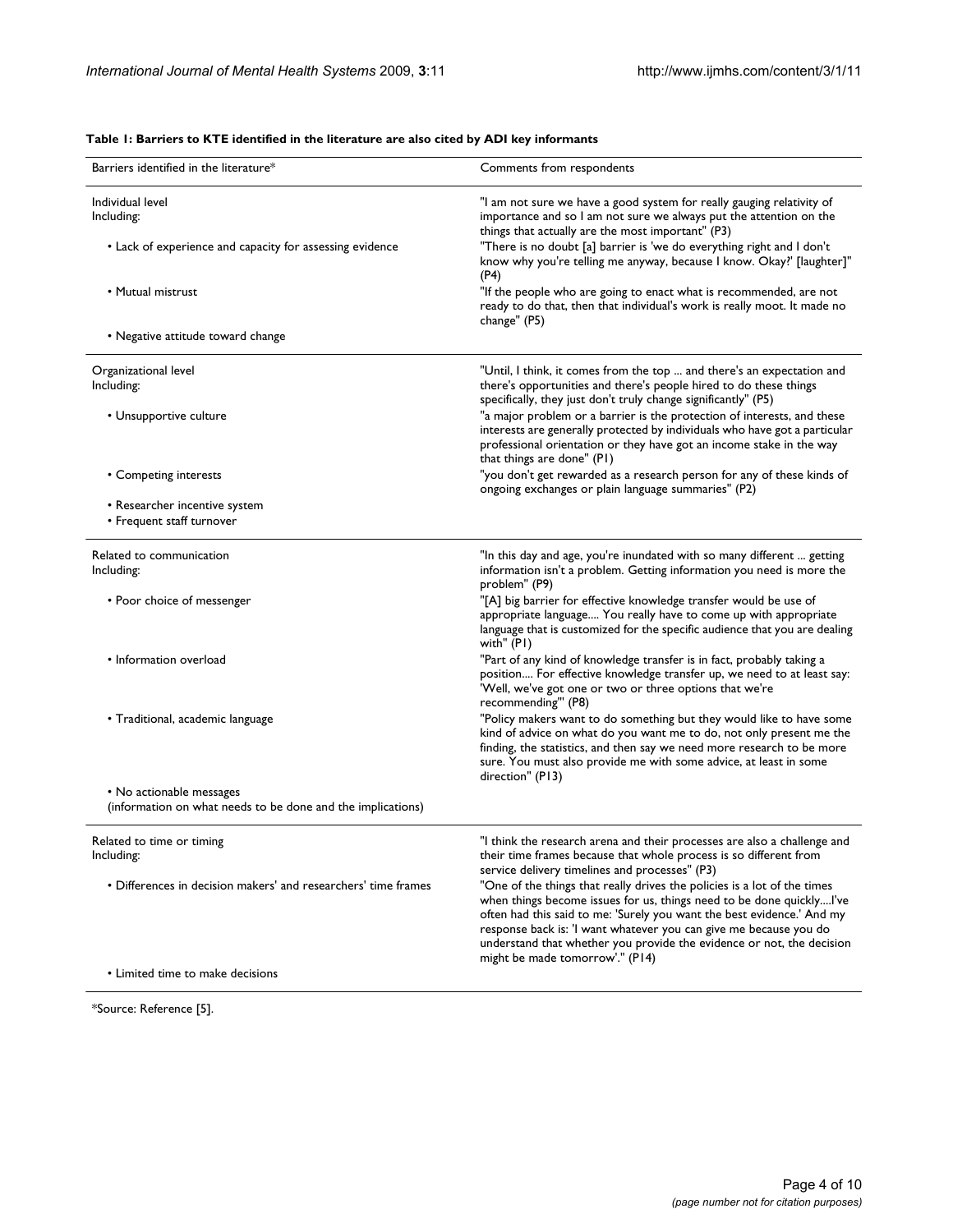able to resource them, may in fact be the single most effective thing you could do in all of this" (P2).

"You can say what you like in terms of knowledge but generally in terms of practice there are leaders and there are followers and if you get some leaders and champions on side, people's attitudes and behaviors may change" (P12).

# *(C) KTE can be supported through networks and communities of practice*

Having a lead person or key contact to manage the interface between researchers and decision makers was felt by some to be a key step: "you need a specific individual identified as your dissemination manager and that individual helps working with the researchers all the way through from the start to the end of the project" (P1).

Respondents noted, however, that it would be insufficient to rely upon single, isolated individuals to advance KTE within decision maker organizations. "I think the grassroots people, they're all over the place, so they don't really have someone to bounce ideas off of in their own Region" (P4). "Putting a single individual into an organization does no good at all; they have to become a magnet and focal point for some new processes and even new structures in the environment if they are going to be effective at doing the knowledge transfer and exchange function" (P2). Thus, they recommended strategies which would foster and grow social networks and communities of practice around new evidence and best practices identified through the ADI.

"Well, first of all you have got to bring together the community of interest..... Number two, you have to identify whether they have a reason to come together and try and advance the practice of health interventions in dealing with depression. Third, bring them together as a community of practice.... Then I think you have got to bring them to the point where they are going to be functioning as a bit of a network..." (P1)

Network, of course, is a somewhat nebulous concept used by the literature in a variety of ways [8,9]. In the sense used by these informants, it refers to people who interact with one another on an on-going basis and who have a common set of interests related to the treatment and management of depression. While this may or perhaps should be formalized in some fashion [8], it does not appear necessary in the respondents' minds to do so. Also in their view, these networks should include not just researchers and health sector organizations like health authorities, but the larger community sector as well. A community agency director, with decades of experience working in a health authority and a university, spoke of the neglect of the community in KTE efforts, despite the knowledge, experience, capacity and interest:

"I think one of the critical pieces here is the exchange strategy including the community, because so often what happens is it only includes the institutions. By that I mean the formal mental health system, the Health Region, and the University... and those of us in the community that are doing the bulk of the work are left out of this. And it is not back and forth. It is usually... 'we, the institution, know and it is you folks in the community that are the recipients'... and sometimes [community agencies] have a lot to offer that the institutions don't." (P15)

#### *(D) Organizations need certain capacities in order to take up and use research knowledge*

Several respondents noted that successful KTE also depends upon the capacity of decision maker organizations to interpret, contextualize, and use research evidence. This includes dedicated and appropriately skilled personnel:

"We just have not developed the personnel to do this. I mean, it is becoming better but five years ago we really didn't have anybody who specialized in transfer exchange so we are starting to see the emergence of specialists in knowledge transfer and exchange more and more, but it is very, very few of them around. So we have a human resources issue." (P2)

"Having access to the literature is one thing, and having the time to actually do it and then the intellectual capacity to actually sift through it and make some sense of it, that requires some manpower resources" (P10).

It also includes supportive organizational policies and structures: "I think that we do need regional policies in a culture that supports this as a valuable activity" (P3). "I think if you leave it up to individuals to take things on, that's why, I think, most things don't succeed. But if you can get something at an organizational level, for [pause] to be honest, I think, in many cases, things just have to be mandated" (P5).

Several respondents suggested that there were differences between KTE involving research-to-clinical practice, and that involving research-to-policy, with the latter being a more problematic or less understood opportunity. "Less is linked back to policy.... I think [information] gets lost and stays at the clinical or at the scientific level. And they do a good job, moving that information around at that tier. It has a very hard time coming through the glass ceiling though, into the policy world" (P7).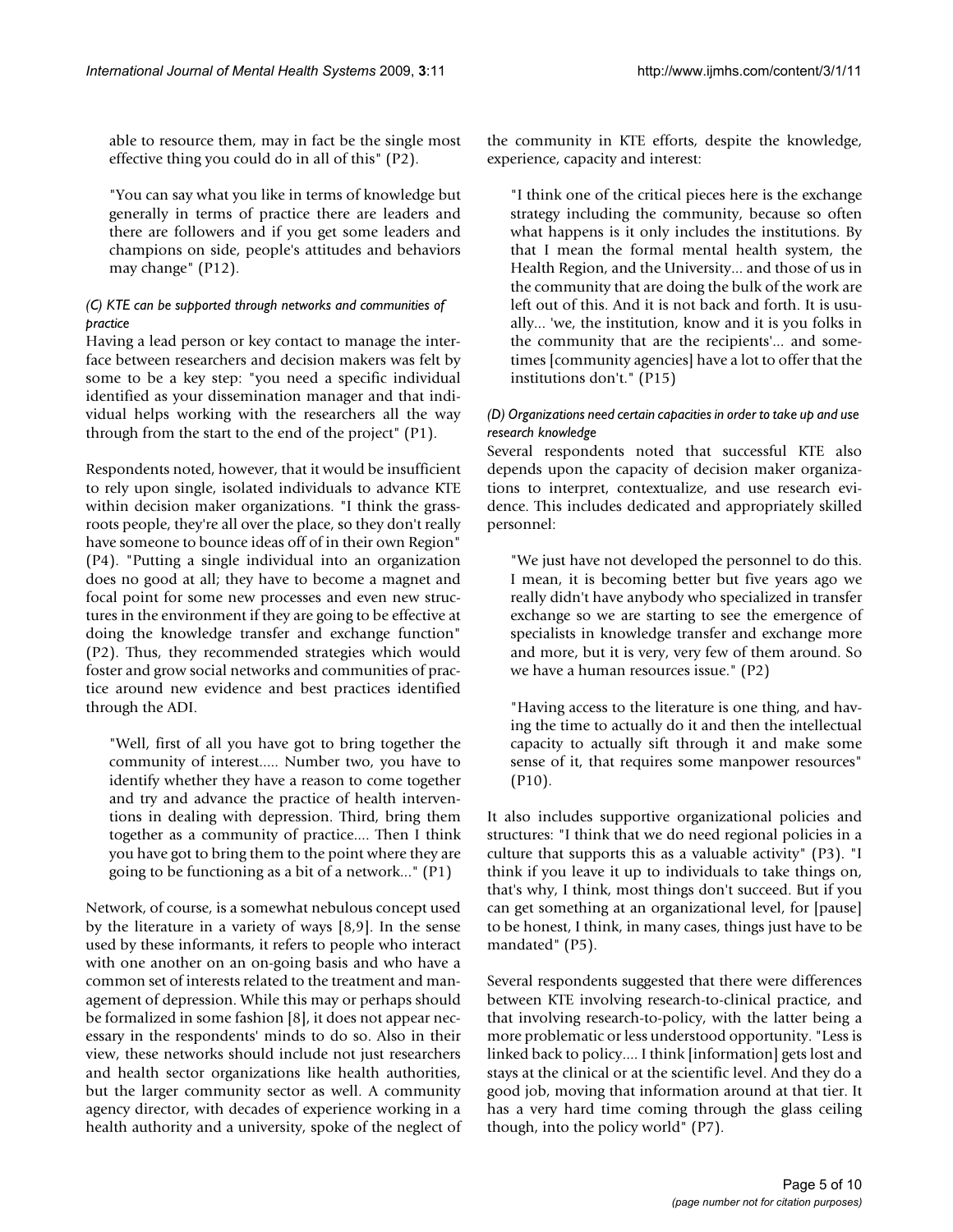#### *Proposed KTE strategy*

The ADI as a whole adheres to one of the key KTE strategies described here – involving stakeholders throughout the research cycle. The ADI is governed by a multi-disciplinary Project Council that has been actively engaged in the research projects from the outset. As such, policy makers and other stakeholders had involvement in developing the research projects including input on the research questions and study designs.

The aim of the proposed KTE strategy for the ADI is to enable transfer and exchange of information among key stakeholders in order to positively impact depression research, practice, and policy making. In the opinion of our interviewees, effective approaches to KTE need to be carefully thought out and planned in advance

Think the whole chain out – what do you really want to achieve with your message to a policy maker? You must think the whole chain through and not only be clever in putting it, making a summary on one page, or to send it in terms of guidelines, you have to think all the way up to what you want to achieve at the end. And think those steps out and take action on all of them" (P13).

"I think first of all it needs to be something that is clearly developed. It has to have who it is aimed at, who it is targeted at, what are the goals and the objectives" (P12).

This has been confirmed by the literature; see for instance, Lavis et al [10]. We speculate that from the perspective of the ADI, the central goals and objectives would be to increase interaction between key stakeholders, identify relevant research findings that could be taken up in practice and enable an interchange in which decision makers provide feedback on future research activity. Thus we developed the strategy described below, in which we anticipate KTE occurring over three phases.

The centre of the proposed approach is a facilitated workshop of key mental health stakeholders in Alberta, with specific pre- and post-workshop activity. The workshop model was specifically endorsed by several respondents. One interviewee provided a succinct summary of the benefits that such a model would have, in light of the suggested KTE strategies described above:

"I think we are seeing [workshops] more and more and I think that can be very effective. It can be a good use of a fairly small amount of time although if you count up all the hours of the participants it is not insignificant, but you get everyone on the same page pretty quickly, let them know what is happening and then let

them work for 4 to 6 hours and you can get a fair bit done. So I think we are tending to want to use that format. I think the other thing it does is put people into face-to-face contact and you can't get the same kind of interaction through other means and I just think the buy in to decisions is much more, the understanding of the complexity of each other's world is much more ... you start to understand the realities of everyone's world [and] then I think that you get some very creative solutions" (P3).

Interactive workshops involving researchers with decision-makers and other stakeholders have been found to be effective in generating new insights and demonstrating the value of close interaction for knowledge translation, for instance in Sabir et al's work on falls prevention in community-dwelling seniors [11]. This is not automatically accomplished, of course, but depends upon good design. Poulos, Zwi and Lord for instance, in a different study of a researcher-policy maker workshop on falls prevention, used observational methods in evaluation which identified strengths and weaknesses in different styles of communication and presentation [12].

#### *KTE strategy: phase 1*

A one page jargon-free briefing note on each ADI project, set in the context of the broader literature on depression, will be prepared. During a six month period prior to the planned workshop, we will identify the key mental health stakeholders in Alberta, thus as recommended preparing an inventory. The existing degree of interaction among these stakeholders, in relation to the key areas of depression care identified by the ADI, could be assessed at this time through network analysis techniques [13,14]. We will interview a purposively selected subset of these stakeholders, including researchers, policymakers, clinicians, and grassroots community-based organizations. The interviews would: 1. elicit initial response to issues identified in the briefing note and identify specific challenges for change both from policy maker and academic perspectives; 2. determine level of receptivity around behavior changes; 3. identify issues in depression treatment and policy to inform broader discussion about actionable change in phase two; 4. outline existing depressionrelated research agendas.

#### *KTE strategy: phase 2*

The second phase will be a two day facilitated workshop led by an external facilitator. The target audience would be the key set of stakeholders identified in phase 1, or representatives of their organizations; those individuals who participated in phase one would be particularly encouraged to attend. The objectives of the workshop will be to 1. foster a high level of interaction between a key set of stakeholders in depression research, policy and practice in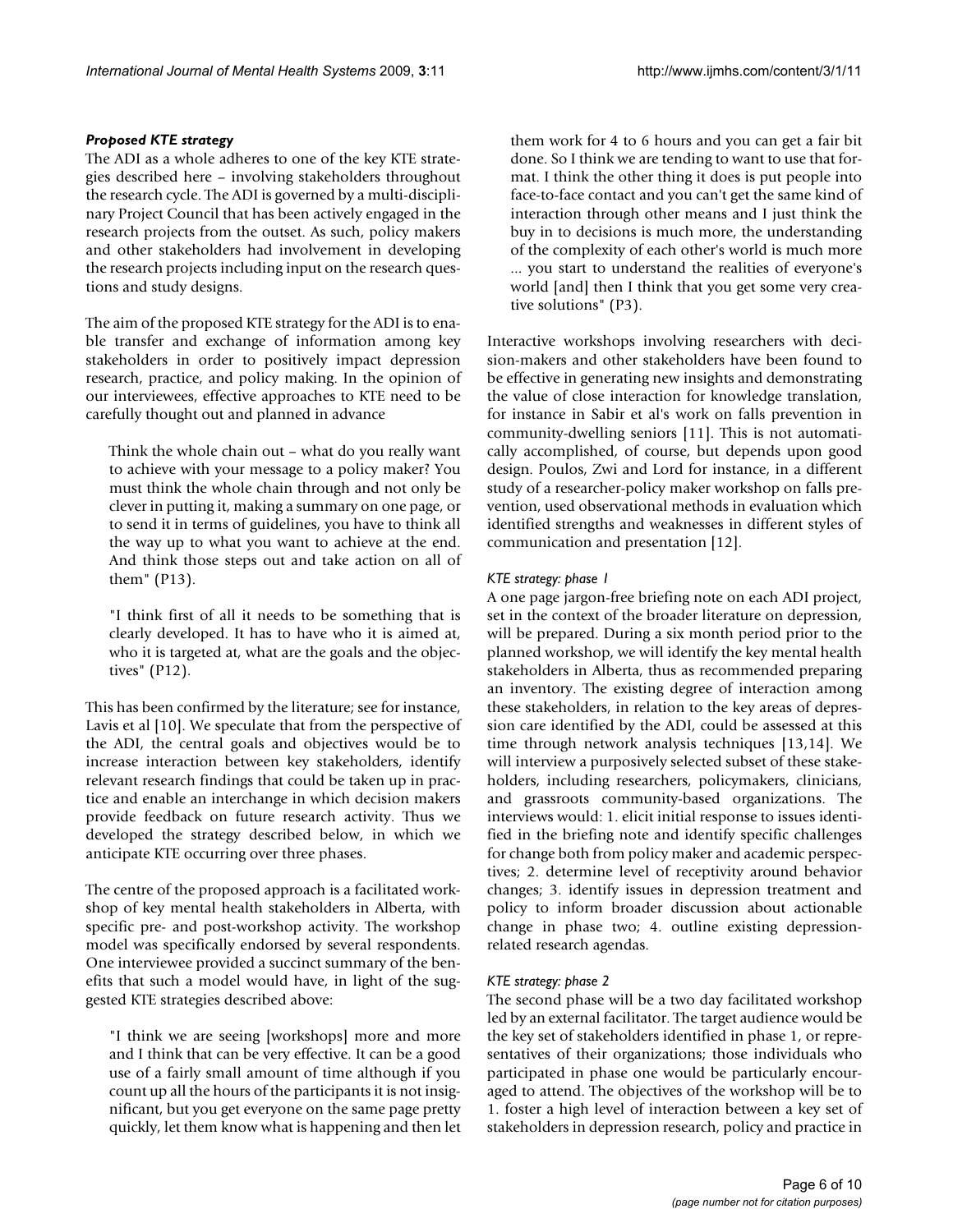Alberta; and 2. understand and grapple with findings from the ADI projects. Workshop participants could jointly develop potential policy changes that may affect multiple levels in the system with identified leads and set timelines. They could also jointly set out an agenda for future depression research, and identify new lines of inquiry for researchers to pursue in partnership with decision makers.

The focus of the workshop itself is on bringing together stakeholders at multiple levels of the system to dialogue, challenge and over time foster change both in academic and health service delivery organizations. In many ways, this specific strategy is meant to be the launching point for longer term networking and relationship building involving both grassroots stakeholders and high-level administrators. On an on-going basis, such a network could be a source of information about depression that could be accessed by the public, health professionals and administrators, and could offer public and continuing professional clinical education around depression practice including screening tools, training sessions and updated practice guidelines. Brief reviews or syntheses of existing research and summaries of the strength of evidence for different interventions may be another product useful to policy makers and practitioners [15]. Efforts and activities to build receptor capacity, or ability to adopt and deploy research evidence effectively, would be another key network role. To enable ongoing evaluation, network structure and membership should be formalized [8]. We are cognizant that a single event is unlikely to change behavior; thus our focus will be as much about fostering dialogue and creating an environment where change is discussed as it is in transferring specific knowledge. This fits with the comments from numerous informants about the need for a community of practice to interact, dialogue and develop creative solutions jointly across levels of the system.

#### *KTE strategy: phase 3*

After the workshop, the KTE strategy will include followup for a period of one year. This would include a bimonthly newsletter to all stakeholders reporting network developments, potential change action and research program activity. It will also include individual follow-up with a panel of key stakeholders at regular intervals (i.e., 3 times over the 12 month period) and in particular provide opportunities for interaction amongst those individuals with designated responsibility for policy formulation within the health system in order to foster ongoing knowledge support.

Phase 3 also includes evaluation of the KTE strategy; the importance of evaluating the effectiveness of KTE is emphasized by Lavis et al [10]. We propose a pre-post

study design with a comparison group (i.e., workshop attendees and network members compared to nonattendees and non-members). We hypothesize, based on the research here and our assessment of the existing literature, that network development will be an appropriate strategy to advance KTE in the ADI. Interviews will be conducted at the end of the 12 month period with identified key stakeholders in both groups to gauge the impact on the KTE strategy on a pre-defined set of measures. Key proposed outcome measures are stages of change [16], level of research utilization [17], degree of organizational change [18], assessed in relation to network connectivity and functioning [14,19,20]. The aim will be to measure change in both practice related to the ADI project findings as well as research agendas in the field of depression.

In addition to interviews, document review can be useful for data collection and evaluation [21]. We will thus examine relevant documents to investigate in greater detail changes to research programs (e.g. research grant submissions) and real changes in the policy and decision making realm. Finally, we would recommend that in the longer term, the network monitor longer term impact including changes in relevant mental health outcomes.

#### **Discussion**

The purpose of the key informant interviews was to understand the perspectives and issues of a particular group of health care stakeholders in a specific context for KTE. We used this as guidance in developing a KTE strategy for the ADI. We feel justified in this approach as the recommendations made by the informants coincide with arguments and suggestions previously found in the KTE literature, as described in our recent systematic review [5].

One important issue identified by our informants, which echoes the literature, is that long term relationship building is a critical factor for success [22,23]. KTE has been judged most effective where it incorporates networking opportunities and relationship building [24]. Interactively engaging key leaders or champions, as recommended by our informants, has also been identified in the literature as another important factor for successful KTE [25,26]. Without some clear expression of support from top-levels of the organization, there will not be the development of any culture supportive of KTE. Mechanisms such as face to face meetings have been used successfully in many instances [27-29].

A key interface role to link these leaders with the research community is the 'knowledge broker' [30-33]. However, such individuals alone are limited in their effectiveness. Our informants' suggestion of building up communities of practice has also been advocated by Norman and Huerta [14], who argue that social network development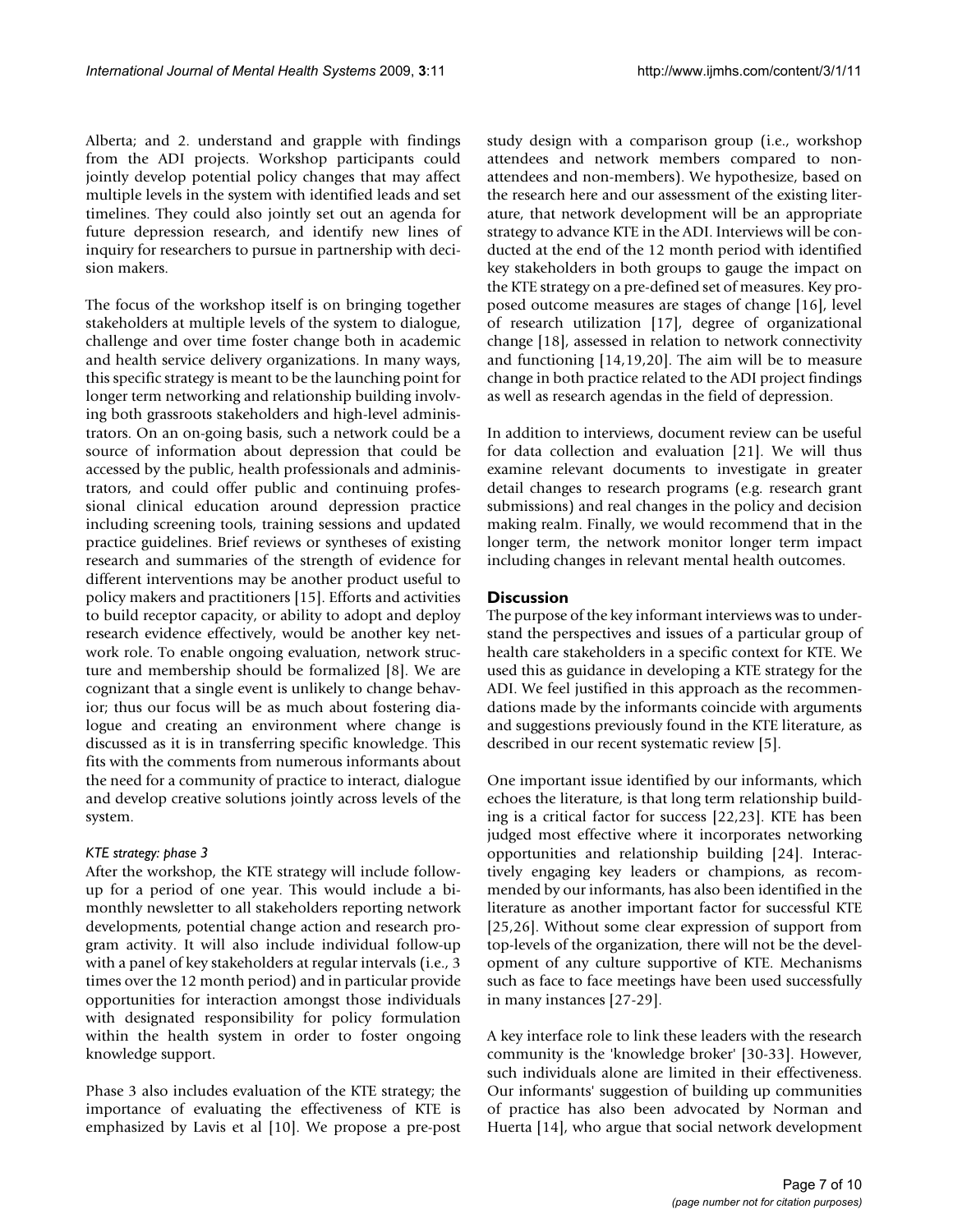and the community of practice approach to KTE is suited to situations where knowledge and the practice environment are complex and change rapidly. However, it is important, as we propose, to investigate the network approach more carefully. In Scott and Hofmeyer's assessment, to date in the health systems literature, "applications remain largely metaphorical, tending to skirt the implications of adopting the network approach. ... Problems arise when advocates create "networks" without fully and critically translating knowledge from existing theory into planning and practice innovations" [9]. While seemingly a promising strategy, "the lack of data linking networks to outcomes ... limits understanding of how networks may be mechanisms for addressing complex health issues" (p. 133) [19] – thus the implementation and evaluation strategies proposed for the ADI promise to add to the knowledge base around KTE.

Effective KTE for the mental health arena in Alberta will require the involvement of both policy makers and practice leaders, and there is likely substantial benefit from engaging the wider community and its specific forms of knowledge as well [34]. Participatory action research approaches have proven effective in the past in engaging researchers with decision makers and community members [32] in on-going efforts to bring about evidencebased change in public policy and health service delivery; combining this with network analysis techniques offers significant but largely untested potential [35]. "Networks are complex, members' reasons for being involved in collaborative activity often differ, the context in which they operate is constantly changing and time is needed to develop shared understandings, common goals and trust. For these reasons action research seems to be a particularly useful tool for the research into and development of networks" (p. 7) [36].

Finally, we note that many studies have pointed to the need to address not only individual but system-level capacity, through organizational systems and structures [27,34]. It is probable that the most effective KTE requires higher level organizational change, along with structures and institutionalized processes [17]. Our proposed KTE strategy is in this regard limited in its scope or influence of control. Implementing organizational changes – to culture, structure, or process – in mental health policy and service organizations is not realistically actionable by the ADI KTE strategy. For example, the degree of personnel changes within a given organization and the political climate are important factors in knowledge uptake but clearly cannot be substantially influenced by an individual research team.

# **Conclusion**

In our view the proposed KTE strategy fits with the available evidence on KTE practices and builds on both the qualitative survey findings and Investigative Team experience in the mental health field in Alberta. Our main hypothesis is that KTE will be served through the deliberate cultivation of a province-wide (and beyond) network, including researchers, senior policy makers, clinicians, grassroots advocates and others; such networking builds relationships, fosters champions, and can build the receptor capacities needed for policy and service organizations to take up established and relevant research evidence into practice. A decision to implement the proposed strategy, and allocating resources to fund it, rests with the ADI Project Council. Other groups may want to take a similar approach in designing KTE strategies through reviewing the relevant literature, consulting with local stakeholder groups and including a mechanism to rigorously evaluate the activity against a pre-defined set of outcomes. Over time, in building up the evidence base, future KTE endeavors will be able to be informed by past practice, thereby fostering greater likelihood of a positive return on limited health research funding.

# **Competing interests**

The authors declare that they have no competing interests.

# **Appendix 1**

Interview schedule

1. Could you please describe your role in relation to depression in Alberta?

2. Please describe your understanding of knoweldge transfer and exchange.

3. Have you participated in knowledge transfer and exchange activities in the past? If yes, please desribe your experiences.

4. Please describe some challenges to effective knowledge transfer and exchange between decision makers and researchers.

5. Please describe your experience with facilitators to successful knowledge transfer from researchers to decision makers.

6. Please describe your experience with facilitators to successful knowledge transfer from decision makers to researchers.

7. Could you please describe your experiences with a specific approach to knowledge transfer and exchange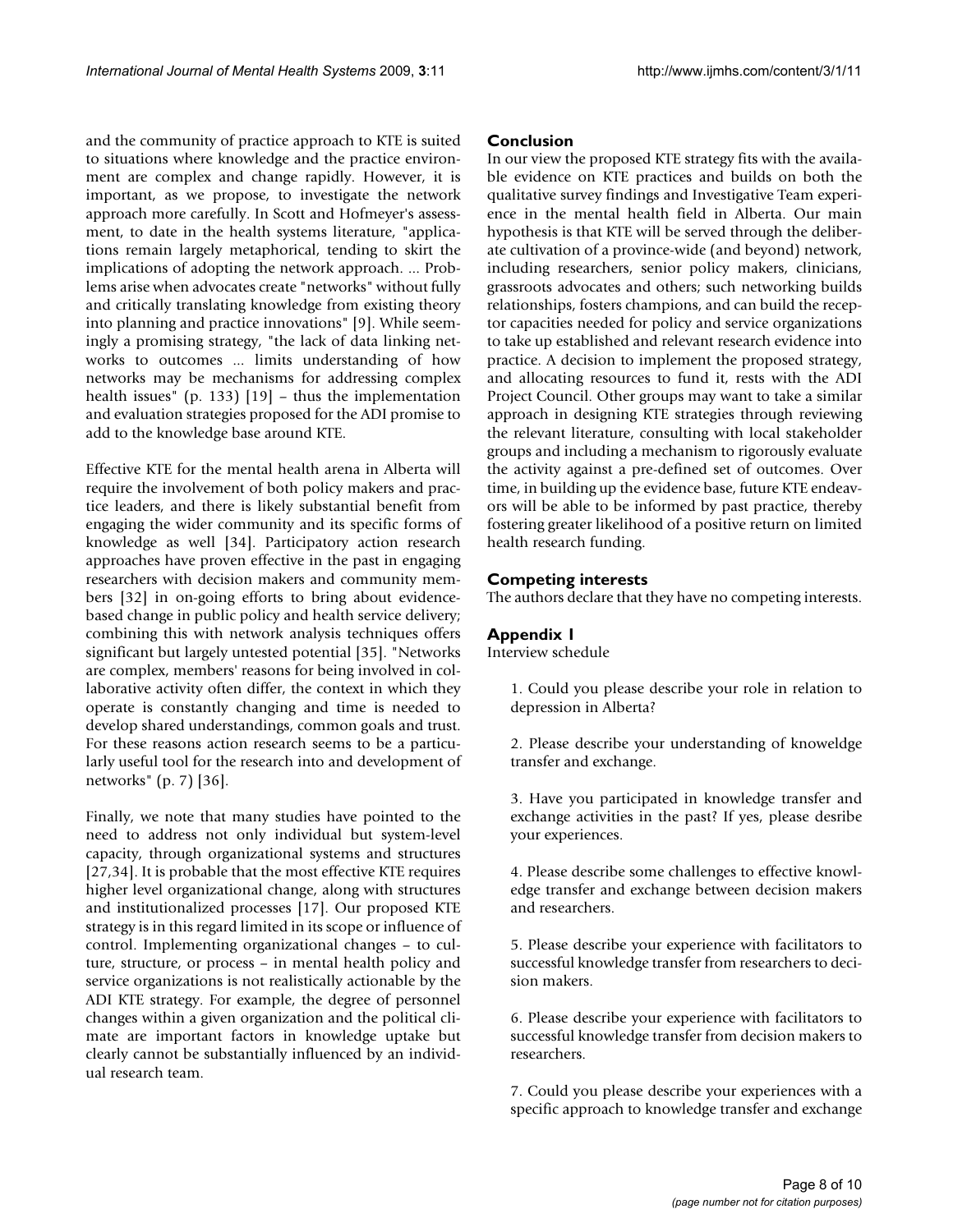(i.e. website, knowledge broker, researcher/decisionmaker workshop). The benefits? The disadvantages?

8. Noting that we are developing a knowledge transfer strategy to assess how knowledge generated about depression in Alberta (through the ADI) could be integrated with relevant decision making processes, is there anything else that you could tell us to help us in this process?

#### **Authors' contributions**

The initial research conception and design were developed by CM, CA, SP and BWP. Background research and literature review and synthesis were conducted by EM, with assistance of CM, CA, SP and BWP. Participant selection and recruitment was carried out by CM, CA, SP and BWP. EM collected the data and conducted initial analyses. Further data analysis and interpretation was carried out by NS. EM, NS, and CM wrote the initial draft of the text. All authors reviewed and approved the final draft of the text.

#### **Acknowledgements**

This study was funded by the Alberta Depression Initiative, which is sponsored by the Government of Alberta (Alberta Health and Wellness) and administered by the Institute of Health Economics. Craig Mitton holds funding from the Michael Smith Foundation for Health Research and the Canada Research Chairs program. Scott Patten is a Health Scholar with the Alberta Heritage Foundation for Medical Research, and a Fellow with the Institute of Health Economics.

#### **References**

- 1. Ayuso-Mateos JL: **Global burden of unipolar depressive disorders in the year 2000. Global Burden of Disease Draft 28-05-<br>03.** 2003:1-13 [http://www.who.int/healthinfo/statistics/ [\[http://www.who.int/healthinfo/statistics/](http://www.who.int/healthinfo/statistics/bod_depression.pdf) [bod\\_depression.pdf\]](http://www.who.int/healthinfo/statistics/bod_depression.pdf). World Health Organization Global Program on Evidence for Health Policy (GPE)
- 2. Vos T, Haby MM, Barendregt JJ, Kruijshaar M, Corry J, Andrews G: **[The burden of major depression avoidable by longer-term](http://www.ncbi.nlm.nih.gov/entrez/query.fcgi?cmd=Retrieve&db=PubMed&dopt=Abstract&list_uids=15520357) [treatment strategies.](http://www.ncbi.nlm.nih.gov/entrez/query.fcgi?cmd=Retrieve&db=PubMed&dopt=Abstract&list_uids=15520357)** *Archives of General Psychiatry* 2004, **61:**1097-1103.
- Esposito E, Wang JL, Adair CE, Williams JV, Dobson K, Schopflocher D, Mitton C, Newman S, Beck C, Barbui C, Patten SB: **[Frequency](http://www.ncbi.nlm.nih.gov/entrez/query.fcgi?cmd=Retrieve&db=PubMed&dopt=Abstract&list_uids=18186178) [and adequacy of depression treatment in a Canadian popu](http://www.ncbi.nlm.nih.gov/entrez/query.fcgi?cmd=Retrieve&db=PubMed&dopt=Abstract&list_uids=18186178)[lation sample.](http://www.ncbi.nlm.nih.gov/entrez/query.fcgi?cmd=Retrieve&db=PubMed&dopt=Abstract&list_uids=18186178)** *Can J Psychiatry.* 2007, **52(12):**780-789.
- Kiefer L, Frank J, Di Ruggerio E, Dobbins M, Manuel D, Gully P, Mowat D: **[Fostering evidence-based decision-making in Canada:](http://www.ncbi.nlm.nih.gov/entrez/query.fcgi?cmd=Retrieve&db=PubMed&dopt=Abstract&list_uids=15913085) [Examining the need for a Canadian population and public](http://www.ncbi.nlm.nih.gov/entrez/query.fcgi?cmd=Retrieve&db=PubMed&dopt=Abstract&list_uids=15913085) [health evidence centre and research network.](http://www.ncbi.nlm.nih.gov/entrez/query.fcgi?cmd=Retrieve&db=PubMed&dopt=Abstract&list_uids=15913085)** *Can J Public Health* 2005, **96(3):**I1-I40.
- 5. Mitton C, Adair C, McKenzie E, Patten S, Waye-Perry B: **[Knowledge](http://www.ncbi.nlm.nih.gov/entrez/query.fcgi?cmd=Retrieve&db=PubMed&dopt=Abstract&list_uids=18070335) [transfer and exchange: synthesis and review of the litera](http://www.ncbi.nlm.nih.gov/entrez/query.fcgi?cmd=Retrieve&db=PubMed&dopt=Abstract&list_uids=18070335)[ture.](http://www.ncbi.nlm.nih.gov/entrez/query.fcgi?cmd=Retrieve&db=PubMed&dopt=Abstract&list_uids=18070335)** *The Milbank Quarterly* 2007, **85:**729-768.
- 6. Patton MQ: **Qualitative Evaluation and Research Methods.** Newbury Park, CA: Sage; 1990.
- 7. Parry KW: **Constant comparison.** In *The Sage Encyclopedia of Social Science Research Methods* Edited by: Lewis-Beck MS, Bryman A, Liao TF. Thousand Oaks, CA: Sage; 2004:180-181.
- 8. Giarchi GG: **Caught in the nets: a critical examination of the use of the concept of 'networks' in community development studies.** *Community Development Journal* 2001, **36:**63-71.
- 9. Scott C, Hofmeyer A: **[Networks and social capital: A relational](http://www.ncbi.nlm.nih.gov/entrez/query.fcgi?cmd=Retrieve&db=PubMed&dopt=Abstract&list_uids=17894868) [approach to primary healthcare reform.](http://www.ncbi.nlm.nih.gov/entrez/query.fcgi?cmd=Retrieve&db=PubMed&dopt=Abstract&list_uids=17894868)** *Health Res Policy Syst.* 2007, **5:**9.
- 10. Lavis J, Robertson D, Woodside JM, McLeod CB, Abelson J, the Knowledge Transfer Study Group: **[How can research organiza](http://www.ncbi.nlm.nih.gov/entrez/query.fcgi?cmd=Retrieve&db=PubMed&dopt=Abstract&list_uids=12841049)[tions more effectively transfer research knowledge to deci](http://www.ncbi.nlm.nih.gov/entrez/query.fcgi?cmd=Retrieve&db=PubMed&dopt=Abstract&list_uids=12841049)[sion makers?](http://www.ncbi.nlm.nih.gov/entrez/query.fcgi?cmd=Retrieve&db=PubMed&dopt=Abstract&list_uids=12841049)** *The Milbank Quarterly* 2003, **81:**221-248.
- 11. Sabir M, Breckman R, Meader R, Wetherington E, Reid MC, Pillener K: **[The CITRA research-practice consensus-workshop](http://www.ncbi.nlm.nih.gov/entrez/query.fcgi?cmd=Retrieve&db=PubMed&dopt=Abstract&list_uids=17169939) [model: exploring a new method of research translation in](http://www.ncbi.nlm.nih.gov/entrez/query.fcgi?cmd=Retrieve&db=PubMed&dopt=Abstract&list_uids=17169939) [aging.](http://www.ncbi.nlm.nih.gov/entrez/query.fcgi?cmd=Retrieve&db=PubMed&dopt=Abstract&list_uids=17169939)** *The Gerontologist* 2006, **46:**833-839.
- 12. Poulos RG, Zwi AB, Lord SR: **[Towards enhancing national](http://www.ncbi.nlm.nih.gov/entrez/query.fcgi?cmd=Retrieve&db=PubMed&dopt=Abstract&list_uids=17537272) [capacity for evidence informed policy and practice in falls](http://www.ncbi.nlm.nih.gov/entrez/query.fcgi?cmd=Retrieve&db=PubMed&dopt=Abstract&list_uids=17537272) [management: a role for a "Translation Task Group"?](http://www.ncbi.nlm.nih.gov/entrez/query.fcgi?cmd=Retrieve&db=PubMed&dopt=Abstract&list_uids=17537272)** *Aust New Zealand Health Policy.* 2007, **4:**6.
- 13. Wasserman S, Faust K: **Social network analysis: Methods and applications.** New York: Cambridge University Press; 1994.
- 14. Norman CD, Huerta T: **[Knowledge transfer and exchange](http://www.ncbi.nlm.nih.gov/entrez/query.fcgi?cmd=Retrieve&db=PubMed&dopt=Abstract&list_uids=16999871) [through social networks: building foundations for a commu](http://www.ncbi.nlm.nih.gov/entrez/query.fcgi?cmd=Retrieve&db=PubMed&dopt=Abstract&list_uids=16999871)[nity of practice within tobacco control.](http://www.ncbi.nlm.nih.gov/entrez/query.fcgi?cmd=Retrieve&db=PubMed&dopt=Abstract&list_uids=16999871)** *Implementation Science* 2006, **1(20):**.
- 15. Wathen CN, Watson GK, Jack SM, Caldwell S, Lewis N: **[From big](http://www.ncbi.nlm.nih.gov/entrez/query.fcgi?cmd=Retrieve&db=PubMed&dopt=Abstract&list_uids=19377342) [to small: a process for developing policy-relevant research](http://www.ncbi.nlm.nih.gov/entrez/query.fcgi?cmd=Retrieve&db=PubMed&dopt=Abstract&list_uids=19377342) [summaries.](http://www.ncbi.nlm.nih.gov/entrez/query.fcgi?cmd=Retrieve&db=PubMed&dopt=Abstract&list_uids=19377342)** *Healthcare Policy* 2008, **4:**60-69.
- 16. Buckley L, Goering P, Parikh S, Butterill D, Foo E: **[Applying a 'stages](http://www.ncbi.nlm.nih.gov/entrez/query.fcgi?cmd=Retrieve&db=PubMed&dopt=Abstract&list_uids=14758960) [of change' model to enhance a traditional evaluation of a](http://www.ncbi.nlm.nih.gov/entrez/query.fcgi?cmd=Retrieve&db=PubMed&dopt=Abstract&list_uids=14758960) [research transfer course.](http://www.ncbi.nlm.nih.gov/entrez/query.fcgi?cmd=Retrieve&db=PubMed&dopt=Abstract&list_uids=14758960)** *Journal of Evaluation in Clinical Practice* 2003, **9:**385-390.
- 17. Belkhodja O, Amara N, Landry R, Ouimet M: **The extent and organizational determinants of research utilization in Canadian health services organizations.** *Science Communication* 2007, **28:**377-417.
- 18. Scott T, Mannion R, Davies H, Marshall M: **[The quantitative meas](http://www.ncbi.nlm.nih.gov/entrez/query.fcgi?cmd=Retrieve&db=PubMed&dopt=Abstract&list_uids=12822919)[urement of organizational culture in health care: a review of](http://www.ncbi.nlm.nih.gov/entrez/query.fcgi?cmd=Retrieve&db=PubMed&dopt=Abstract&list_uids=12822919) [the available instruments.](http://www.ncbi.nlm.nih.gov/entrez/query.fcgi?cmd=Retrieve&db=PubMed&dopt=Abstract&list_uids=12822919)** *Health Services Research* 2003, **38:**923-945.
- 19. Popp JK, Dolinski CM, Adair CE, Tough SC, Casebeer AL, Douglas-England KL, Morrison CC: **How do you evaluate a network? A Canadian child and youth network experience.** *Canadian Journal of Program Evaluation* 2005, **20:**123-150.
- 20. Lewis JM: **[A network approach for researching partnerships in](http://www.ncbi.nlm.nih.gov/entrez/query.fcgi?cmd=Retrieve&db=PubMed&dopt=Abstract&list_uids=16209718) [health.](http://www.ncbi.nlm.nih.gov/entrez/query.fcgi?cmd=Retrieve&db=PubMed&dopt=Abstract&list_uids=16209718)** *Aust New Zealand Health Policy.* 2005, **2:**22.
- 21. Kothari A, Birch S, Charles C: **['Interaction' and research utilisa](http://www.ncbi.nlm.nih.gov/entrez/query.fcgi?cmd=Retrieve&db=PubMed&dopt=Abstract&list_uids=15563998)[tion in health policies and programs: does it work?](http://www.ncbi.nlm.nih.gov/entrez/query.fcgi?cmd=Retrieve&db=PubMed&dopt=Abstract&list_uids=15563998)** *Health Policy* 2005, **71:**117-25.
- 22. Trostle J, Bronfman M, Langer A: **How do researchers influence decision-makers? Case studies of Mexican policies.** *Health Policy and Planning* 1999, **14:**103-114.
- 23. Bowen S, Martens P, The Need to Know Team: **Demystifying knowledge translation: learning from the community.** *Journal of Health Services Research and Policy* 2005, **10:**203-211.
- 24. Jacobson N, Butterill D, Goering P: **Development of a framework for knowledge translation: understanding user context.** *Journal of Health Services and Research Policy* 2003, **8:**94-99.
- 25. Grimshaw J, Shirran RL, Thomas G, Mowatt C, Fraser L, Bero R, Grilli E, Harvey A, O'Brien MA: **[Changing provider behaviour: an](http://www.ncbi.nlm.nih.gov/entrez/query.fcgi?cmd=Retrieve&db=PubMed&dopt=Abstract&list_uids=11583120) [overview of systematic reviews of interventions.](http://www.ncbi.nlm.nih.gov/entrez/query.fcgi?cmd=Retrieve&db=PubMed&dopt=Abstract&list_uids=11583120)** *Medical Care* 2001, **39:**II2-II45.
- 26. Kramer DM, Cole DC: **Sustained, intensive engagement to promote health and safety knowledge transfer to and utilization by workplaces.** *Science Communication* 2003, **25:**56-82.
- 27. Hanney S, Gonzalez-Block M, Buxton M, Kogan M: **The utilization of health research in policy-making: concepts, examples and methods of assessment.** *Health Research Policy and Systems* 2003, **1:**2.
- 28. Goering P, Butterill D, Jacobson N, Sturtevant D: **Linkage and exchange at the organizational level: a model of collaboration between research and policy.** *Journal of Health Services and Research Policy* 2003, **8:**14-19.
- 29. Philip KL, Backett-Milburn K, Cunningham-Burley S, Davis JB: **[Prac](http://www.ncbi.nlm.nih.gov/entrez/query.fcgi?cmd=Retrieve&db=PubMed&dopt=Abstract&list_uids=14572017)[tising what we preach? A practical approach to bringing](http://www.ncbi.nlm.nih.gov/entrez/query.fcgi?cmd=Retrieve&db=PubMed&dopt=Abstract&list_uids=14572017) research, policy and practice together in relation to children [and health inequalities.](http://www.ncbi.nlm.nih.gov/entrez/query.fcgi?cmd=Retrieve&db=PubMed&dopt=Abstract&list_uids=14572017)** *Health Education Research* 2003, **18:**568-579.
- 30. Choi B, Pang T, Lin V, Puska P, Sherman G, Goddard M, Ackland M, Sainsbury P, Stachenko S, Morrison H, Clottey C: **Can scientists and policy makers work together?** *Journal of Epidemiology and Community Health* 2005, **59:**632-637.